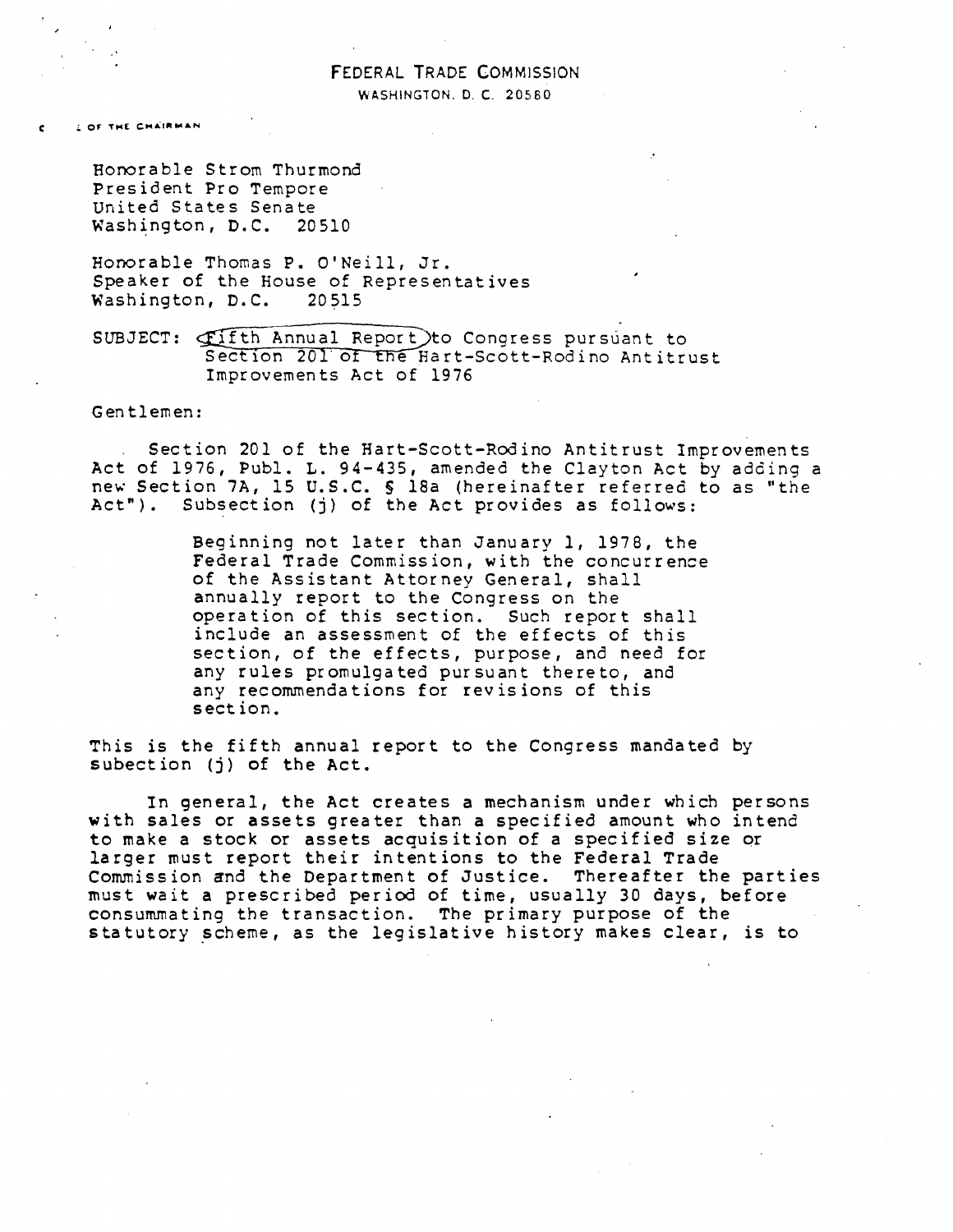provide the antitrust enforcement agencies with a meaningful opportunity to review mergers and acquisitions of substantial size before those transactions take place. If either agency believes that a proposed transaction may violate the antitrust laws, Section 7A(f} of the Act allows the agency to seek an injunction in Federal district court to prohibit consummation of the transaction. The ability of the antitrust agencies to make such a determination is enhanced by the provisions of Section 7A{e) of the Act, which authorizes either of the agencies to issue a request for additional information or documentary material to either or both parties to a reported transaction. Such a request must be issued during the initial waiting period and, in most cases, has the effect of extending the period until 20 days after the requesting agency receives all the requested information or material.

Final rules governing implementation of the premerger notification program were promulgated by the Commission, with the concurrence of the Assistant Attorney General, on July 31, 1978.1/ At the same time, a comprehensive Statement of Basis ana Purpose was published, which contains a section-by-section analysis of each provision of the rules and an item-by-item analysis of each item of the Premerger Notification and Report Form. The program became effective on September 5, 1978.

## Statistical Profile of the Premerger Notification Prooram

Attached to this report are two tables which provide a statistical profile of the premerger notification program based on slightly more than three years of operation. Appendix A provides a statistical compilation for each of the four years in which the program has been in operation (the last four months of 1978 through December 4, 1981) in three categories: number of transactions reported, number of requests for additional information or documentary material {hereinafter referred to as "second. requests"), and the number of requests for early termination received and granted.

Appendix B provides a month-by-month comparison, based on the number of filings received, of the first 11 months of 1981 with the first 11 months of 1980 and 1979. The month-by-month statistics illustrate the rather substantial increase in the number of transactions reported to the agencies. In total, the number of filings received in 1981 was 132% of the number received in 1980.

*l/* 43 Fed. Reg. 33450 (July 31, 1978). The rules also appear in information concerning the development of the rules and operating procedures under the premerger notification program, see the second and third annual reports covering the ·years 1978 and 1979, respectively.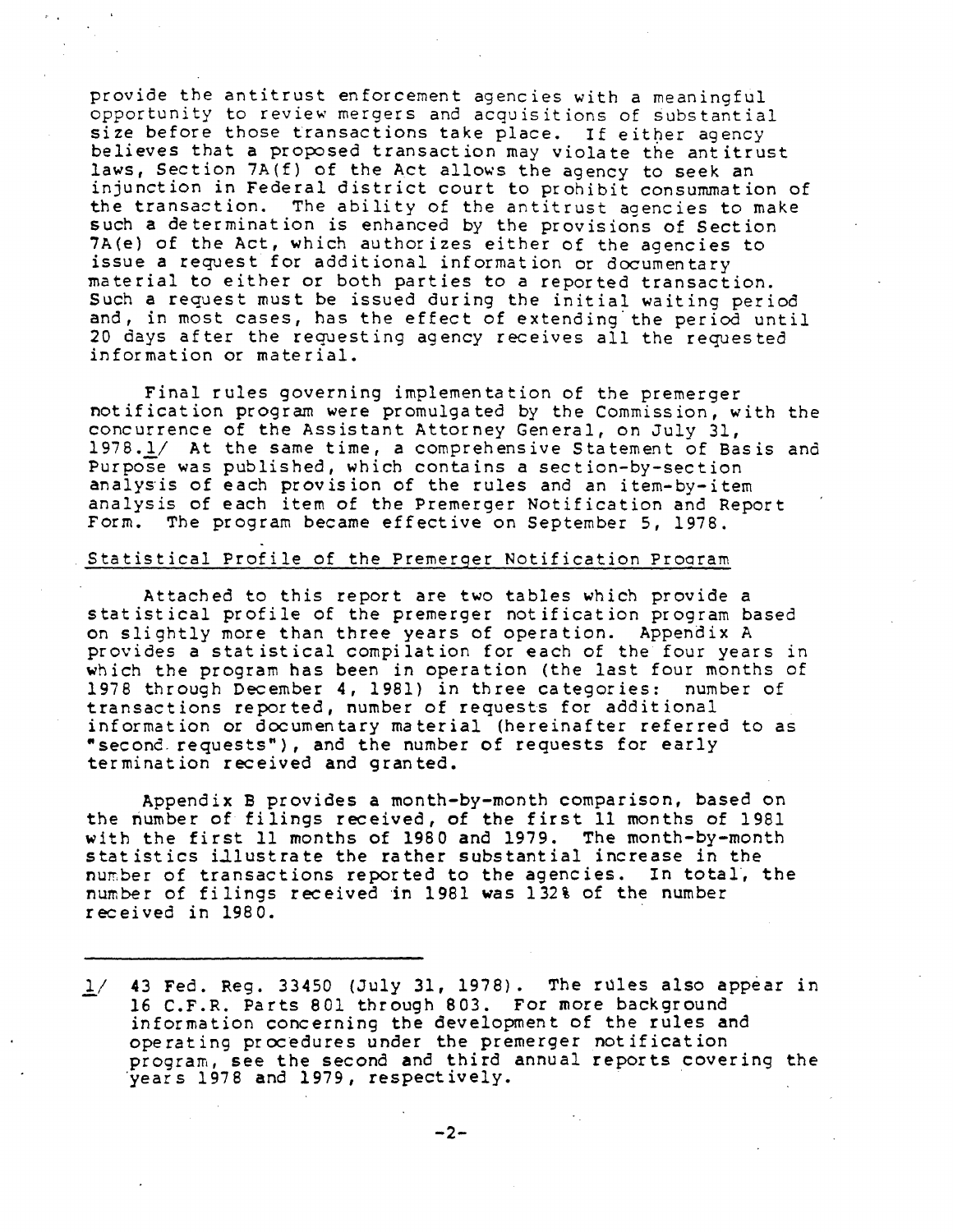These statistics indicate that although the number of filings has increased substantially this year, ·the number of second requests issued by the two agencies has remained about the same as last year; 75 second requests were issued in 1981, one more than the 74 requests issued in 1980. This continues the downward trend in second requests issued as a percentage of reportable transactions (12.6% in 1979, 9,0% in 1980, and 7.6% in 1981). The number of early termination requests was 169 in 1981, a sharp increase over prior years. This represents a request rate of 17.1%, an increase from 1980's rate of lJ.8%. This year, as was the case last year, the agencies were able to grant a large percentage of these requests (78.1% in 1980, and 76.3% in 1981).

### Recent Developments Relating to Premeroer Notification Rules and Procedures

# 1. Formal Interpretations

Since the inception of the premerger notification program, the staff of the Commission, with the concurrence of the Assistant Attorney General, has issued a number of formal interpretations, which have been placed on the public record.2/ In  $1981$ , two formal interpretations were issued. $3/$  The first, issued June 2, 1981, instructs holders of debentures which were issued by the Sun Company, Inc. to treat those debentures as "voting securities" of Becton, Dickinson and Company, since the debenture currently can be voted for directors of Becton, Dickinson. The second formal interpretation, issued April 7, 1981, allows parties to incorporate by reference certain SEC documents which are required to be filed by item 4(a) of. the premerger notification form. Parties may incorporate by reference only those SEC documents which were supplied with earlier premerger notification filings.

The staff of the FTC Premerger Notification Office has identified several areas which may require additional formal interpretations. The need for clarification of the rules has emerged as the result of specific situations posed by actual filings or by telephone inquiries.

- 2/ See 16 C.F.R. § 803.30. The texts of the formal Interpretations are collected at 4 Trade Reg. Rep. (CCH)<br>¶ 42,475.
- 1/ Copies of these formal interpretations are attached as Exhibits "A" and "B".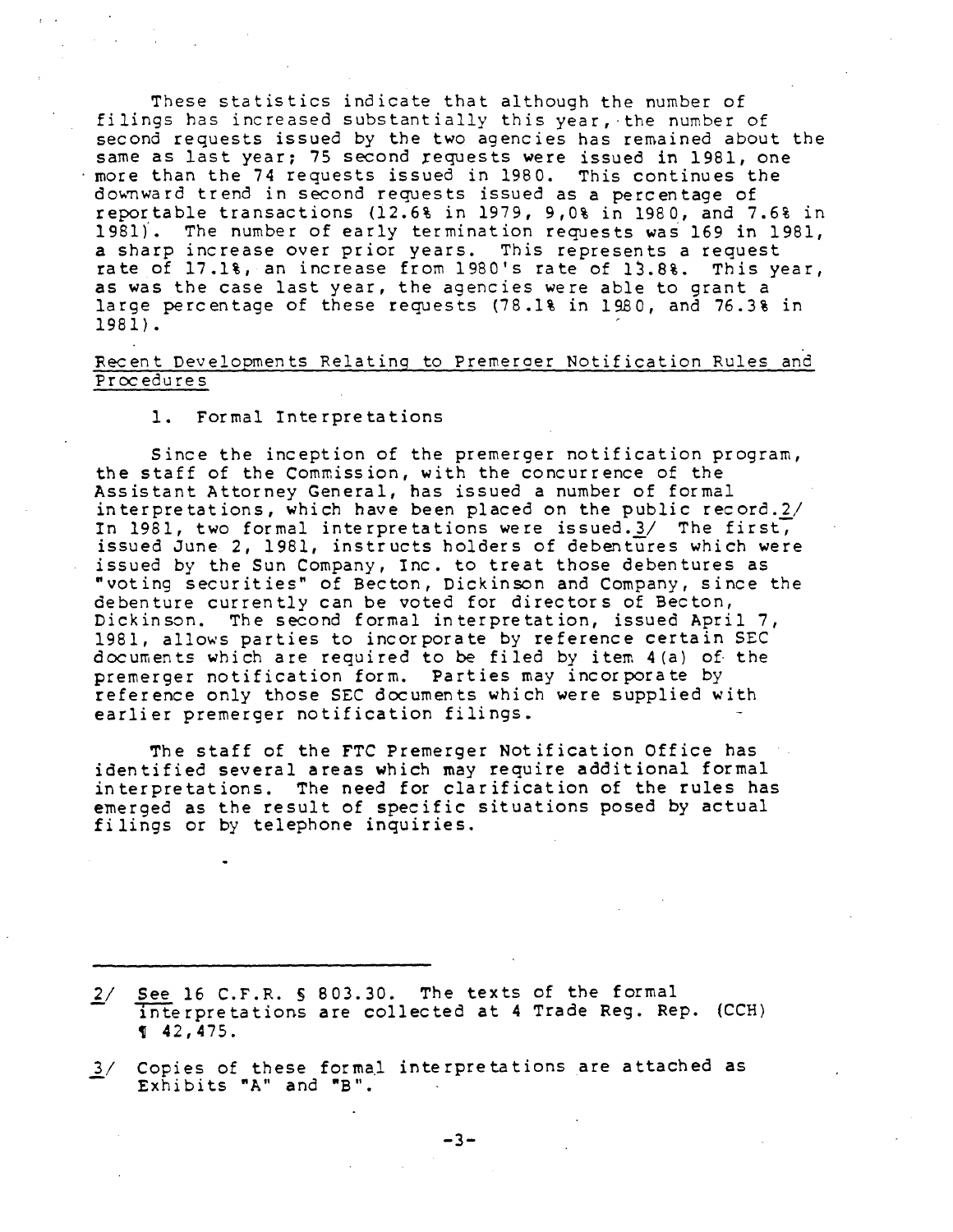### 2. Proposed Changes in the Rules.

On July 29, 1981, the FTC published proposed changes in the Premerger Notification Rules. 4/ The changes are largely technical, and are designed to lessen confusion and reduce unnecessary filings. They do not materially expand the coverage of the existing premerger notification rules. Some of the proposed changes will be briefly described below.

The present rules do not make clear how parties are to file the premerger notification form when two companies join into one of the existing companies, or where two firms join to create a new company. The new rule will make clear who in these situations is the acquiring and who is the acquired person, the determination of which affects the parties' responses to certain items on the form.

At the present time, companies that acquire control of another company through a cash tender offer need to file (if the acquisition is of sufficient size) and wait 15 days before consummating the transaction. If, however, the acquired company has sufficient minority holdings in other entities, the acquiring person must file for the acquisition of this stock as well. These acquisitions are referred to as secondary acquisitions, and the parties must observe a 30-day waiting period before consummating these acquisitions. In the past, this has resulted in the situation where the 15-day waiting period applicable to the cash tender offer expires, but the 30-day waiting period applicable to the secondary acquisitons remains in effect. The new rule would coordinate these waiting periods so that the entire transaction would be subject to a single 15-day waiting perioo.

Due to the passage of the Airline Deregulation Act, 49 U.S.C. § 1378, certain mergers among airlines are now ro longer exempt from the reporting requirements of the Hart-Scott-Rodino Act. Since these mergers are subject to review by the Civil Aeronautics Board, and since the Department of Justice has the power to intervene in such cases before the CAB, the proposed rule would apply a limited exemption to regulated air carrier mergers.

 $\frac{4}{\sqrt{5}}$  See 46 Fed. Reg. 38,711. Attached as Exhibit C is a copy of the notice published in the Federal Register.

-4-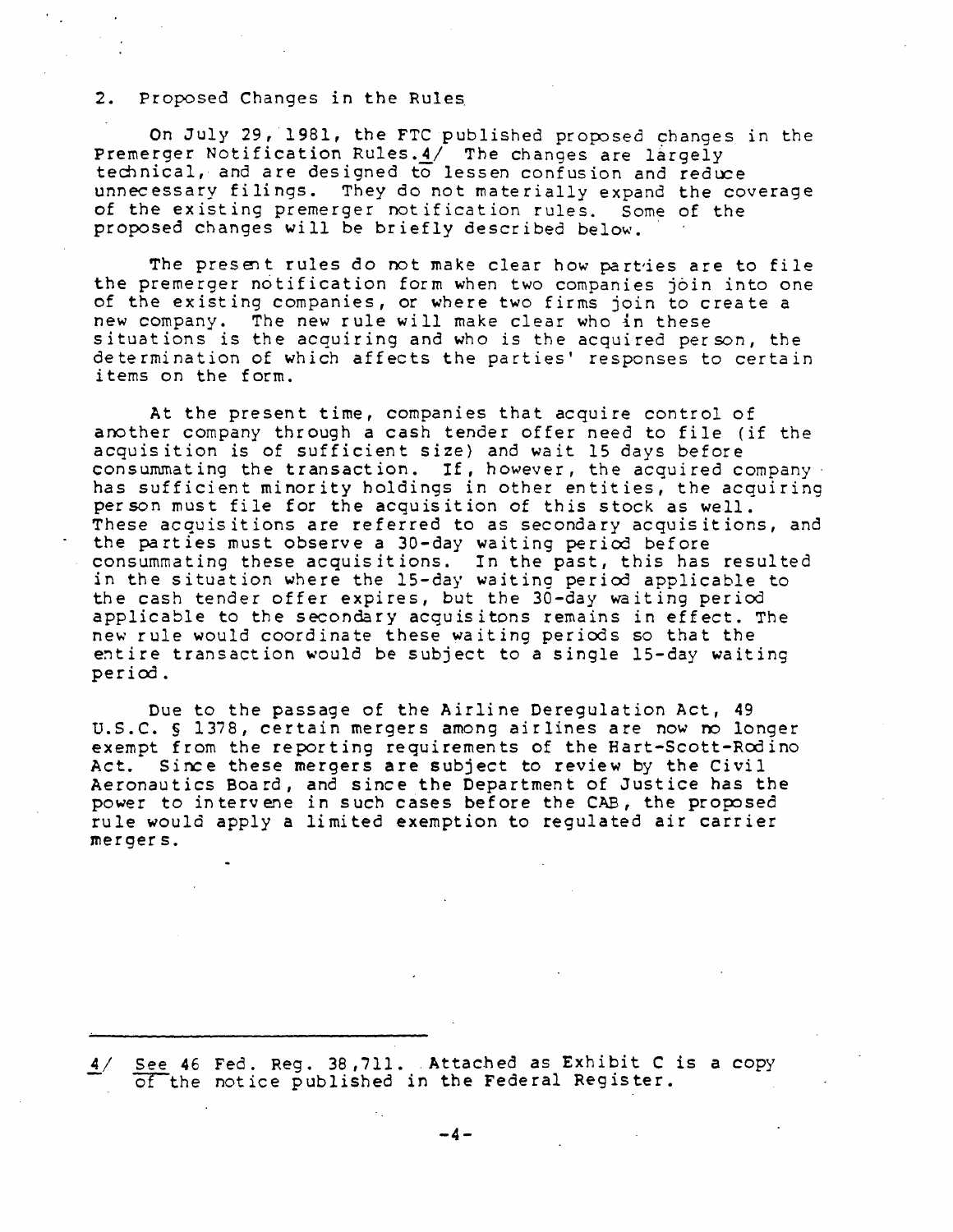On March 5, 1980, the Premerger Notification Rules were amended to exempt certain relatively small acquisitions from the filing requirements of the Act. $5/$  The proposed rule would change the dollar values currently applicable to acquisitions of and by foreign companies so that they coincide with the dollar value of the amended minimum dollar exemption currently applicable to U.S. companies.

At present, parties may comply with the filing requirements of the Act and with requests for additional information by supplying documents written in a foreign language. The proposed rule would require that these documents be supplied in English if such English versions of the foreign language  $d$ ocument exist at the time the submission is made.

Currently, the form requires companies to supply all recent registration statements with their filings. The proposed rule would require that companies supply only those registration statements prepared in connection with the transaction being reported, and then only if they are available at the time of filing.

#### 3. Premerger Notification Form

Since the filing requirements of the Act took effect in 1978, parties to an acquisition have been required to prepare a premerger notification form. The Premerger Notification Office of the FTC has now, after three and a half years of experience with the form, devised a new form which is intended to be easier for parties to prepare. $6/$  The new form does not alter the substance of the information which parties are required to furnish. The changes are primarily improvements in the format and clarification of the instructions to the form.

See 16 C.F.R. § 802.20.

 $6/$  See Exhibit D for a copy of the new Antitrust Improvements Act Notification and Report Form.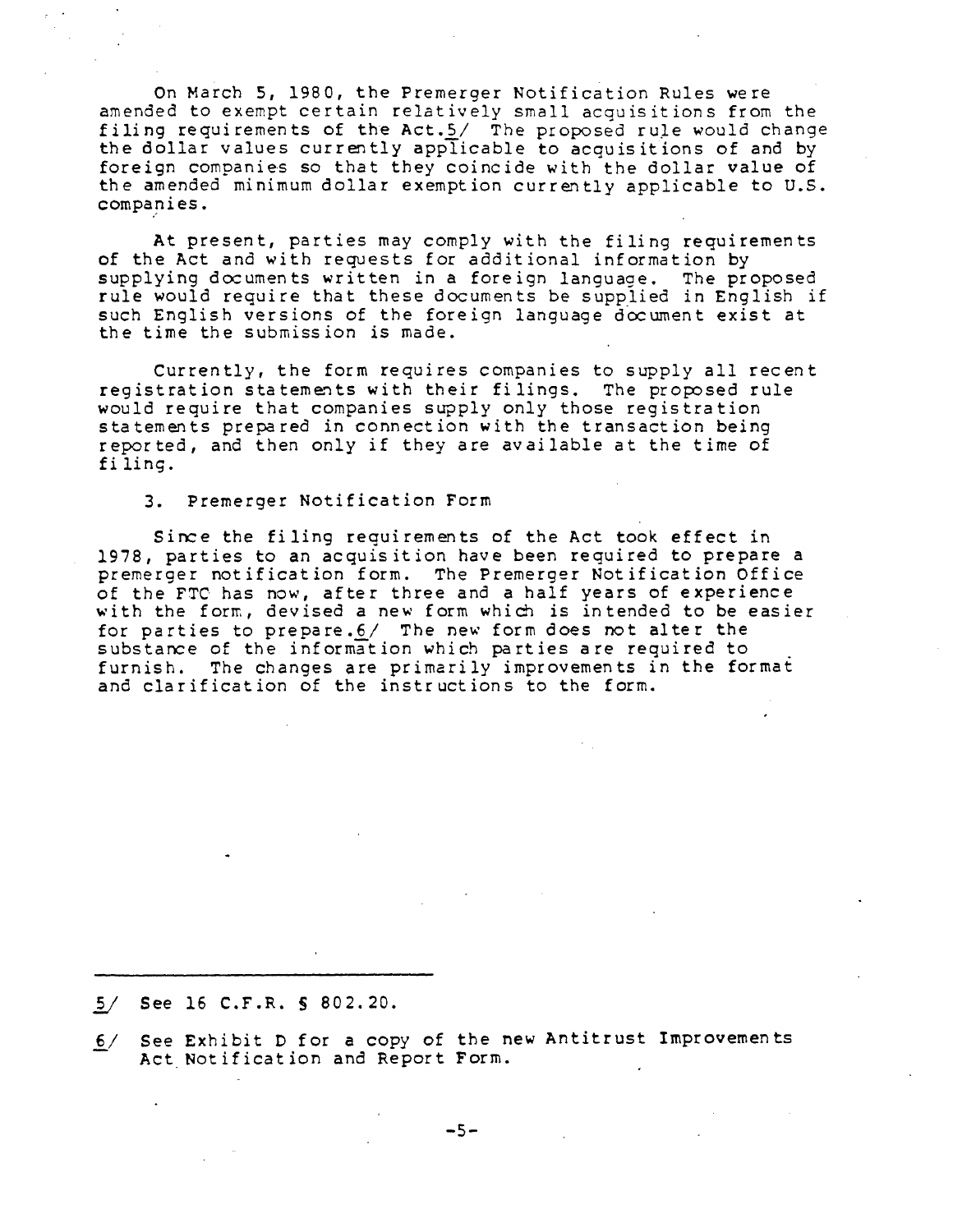# Merger Enforcement Activity During 1981 *1J*

The Antitrust Division did not seek any preliminary injunctions in merger cases in 1981; however, it did file two complaints in merger cases. $8/$  The U.S. v. Waste Management case is still pending, and Du Pont was settled when Du Pont consented to an order requiring it to purchase the assets of a joint venture which had been established by Conoco, Inc. and Monsanto Company.

In addition to the two filed cases, one proposed merger was cancelled following public announcement by the Department that it would oppose the transaction if carried out  $9/$ , and one proposed merger was modified to eliminate an area of competitive overlap, again following a public announcement that the Department would· oppose the transaction as proposed.10/ The Department of Justice also has entered into consent agreements in two cases which had been filed prior to 1981.11/

The Federal Trade Commission authorized the staff of the FTC to seek four preliminary injunctions in 1981. Three of these actions were brought in an attempt to block acquisitions. The Commission also sought a preliminary injunction enforcing the 20 day waiting period under the Hart-Scott-Red i no Act *·ill* 

- *1.1* The fifth annual report covers the period from January 1, 1981, through December 15, 1981.
- United States v. Waste Management, Inc. et al. (S.D.N.Y.,  $\frac{8}{ }$ filed February 25, 1981) and United States v. E.I. Du Pont de Nemours & Co., Inc. et al (D.D.C., filed August 4, 1981).
- 9/ Proposed acquisition of Jos. Schlitz Brewing Co. of Milwaukee, Wisconsin, by the G. Heileman Brewing Co., Inc. of La Crosse, Wisconsin.
- 10/ Proposed acquisition of the Piping Systems Division of Celanese Corporation of New York by Nibco Inc., of Elkart, Indiana.
- United States v. Hospital Affiliates International (E.D. La., filed on September 25, 1980, consent reached on December 14, 1981) and United States v. Cross and Trecker Corp. (E.D. Mich., filed on September 25, 1979, consent reached on July 6, 1981).
- 12/ FTC v. Dana Corporation et al. (N.D. Texas, filed January 7, 1981) .

-6-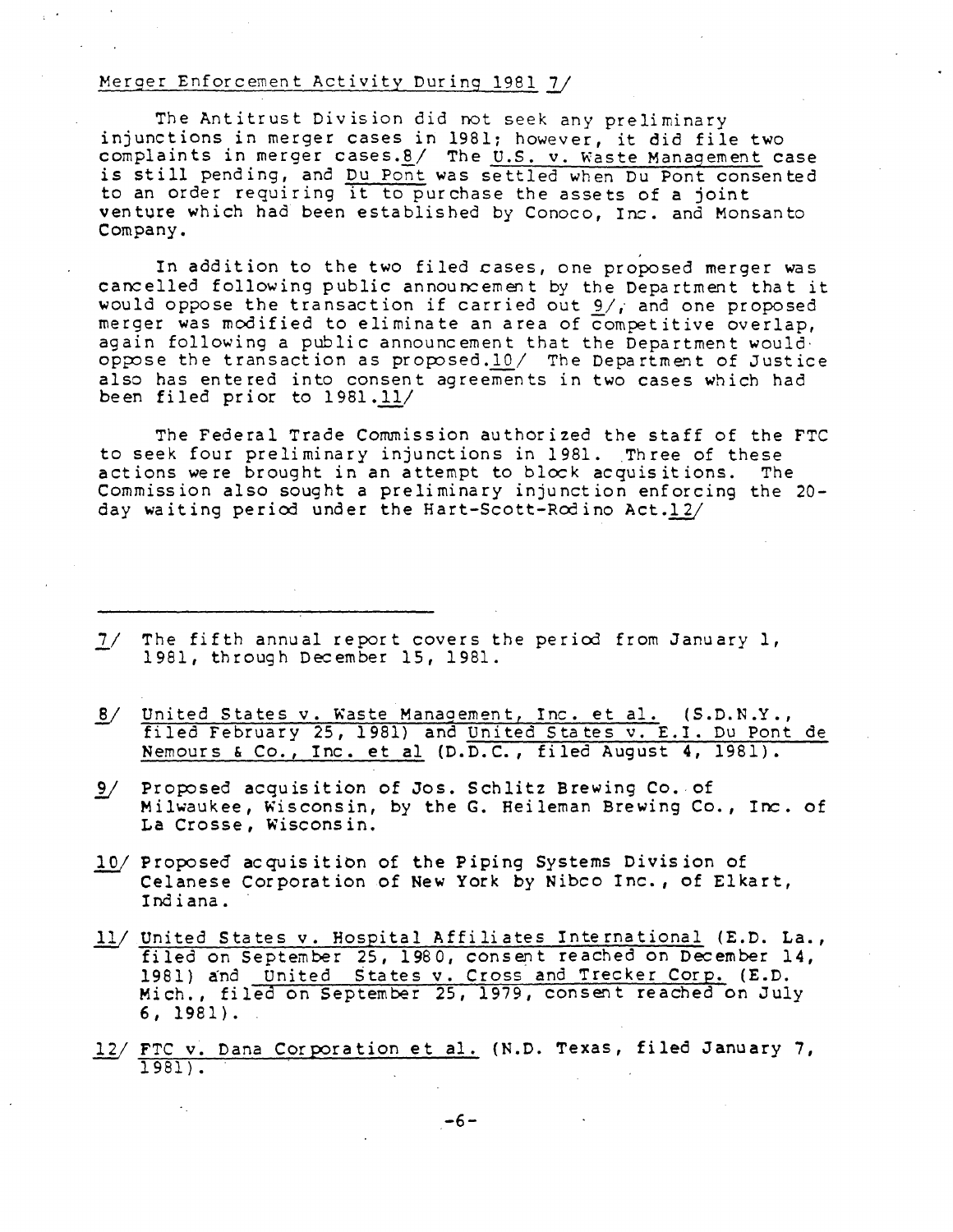In the case of FTC v. Great Lakes Chemical Corporation, 13/ the court held against the Commission, denying the preliminary injunction. The Commission also sought a preliminary injunction to prohibit LTV Corporation from acquiring Grumman.14/ LTV cancelled its takeover attempt before the case was heard. The Commission has also filed for a preliminary injunction which would block Mobil's attempt to acquire Marathon.15/ This case is still pending.

The Federal Trade Commission issued four complaints in merger cases in 1981.16/ These cases are still pending before Administrative Law Judges. In addition, the Commission issued consent orders in settlement of six other cases.17/

In addition to the formal challenges and consent orders discussed above, it is likely that the very existence of the premerger reporting system and the statutory waiting period requirements has deterred some firms from entering into merger agreements which might have violated the antitrust laws. Although this deterrent effect is a desirable and important aspect of the program, there is no way of measuring the extent to which Hart-Scott-Rodino may act in this way as a self-policing device.

- *1lJ* Filed June 3, 1981, in the Northern District of Illinois.
- 14/ Filed October 28, 1981, in the Eastern District of New York.
- 15/ Filed December 11, 1981, in the Northern District of Ohio.
- FTC complaints in 1981: Weyerhaeuser Co., Docket 9150 ( issued February 9, 1981); Gulf & Western Industries, Inc.,<br>Docket 9153 (issued March 27, 1981); The Echlin Manufacturing Company, Docket 9157 (issued July 23, 1981): American Medical International, Inc., Docket 9158 (issued July 30, 1981).
- 17/ FTC consent orders issued in 1981: Owens-Corning Fiberglas Corp., Docket C-3061 (March 30, 1981}: Albertsons, Inc. Docket C-3064 (April 21, 1981): Gcdfrey Company, Docket C-3066 (May 14, 1981); American Hospital Supply Corporation, Docket C-3067 (June 2, 1981); The British Petroleum Company Limited, Docket C-3074 (September 3, 1981); Kennecott Corporation, Docket C-3075 (September 28, 1981). It should be roted that the cases mentioned in this report were not necessarily reportable under the premerger notification program. Because of the Act's provisions regarding the confidentiality of information obtained pursuant to the program, it would be inappropriate to identify which of these cases were initiated under the premerger notification program.

-7-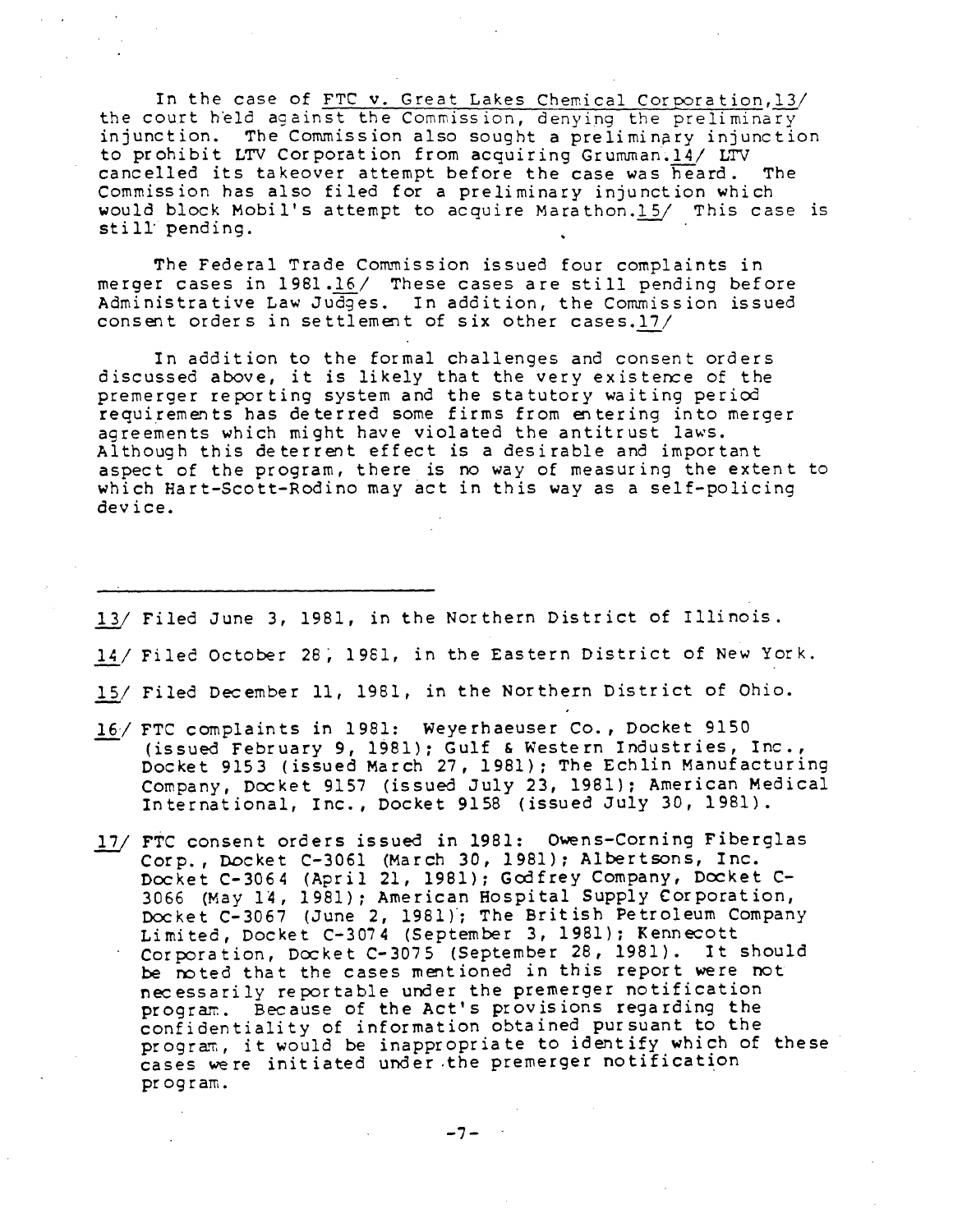### Assessment of the Effects of the Premerger Notification Program

 $\ddot{\mathbf{r}}$ 

The impact of the premerger notification program on the antitrust enforcement agencies and on the business community which they monitor can, in part, be measured in terms of statistics such as numbers of reportable transactions, second requests, or litigated cases. However, to evaluate the meaning of the statistics fully, some additional observations are appropriate.

First, as indicated in past annual reports, the creation of a program of premerger notification itself has fulfilled a major goal of the Act. The requirement that firms observe a waiting period before completion of a proposed transaction has largely eliminated the phenomenon of the "midnight merger". Therefore, the Act's provisions have assured that virtually every significant acquisition occurring in the United States will be subject to a meaningful review by the antitrust enforcement agencies.

Second, it is important to recognize that information furnished pursuant to the premerger notification program has streamlined certain antitrust enforcement efforts by allowing the agencies to proceed in a more focused and well-informed manner. The procedural tools available to the agencies under the Act (such as the initial filing and the second requests) provide sufficient information, in most cases, for the agencies to evaluate the proposed acquisition and determine whether to seek a preliminary injunction to prevent the transaction. The review procedure also gives companies subject to the Act an opportunity. to provide the enforcement agencies with information which indicates that further investigation is unnecessary.

Furthermore, it should be emphasized that the first three years of the premerger program have been characterized by a high degree of cooperation between the enforcement agencies and those subject to the Act. Compliance with the filing requirements is thought to be very good, as evidenced by the fact that thus far there have been no actions under subsection (g) (1) to recover civil penalties for non-compliance with the Act. Also, the two agencies encourage telephone inquiries regarding technical questions which arise under the Act, 18/ in an effort to provide parties with assistance in determining whether a filing obligation exists in a given situation, and in preparing the notification form when required.

In November 1980, the Bureau of Competition contracted with Professor Samuel Thompson of the University of Virginia School of Law to conduct a study of the premerger notification program in

<sup>18/</sup> FTC's Premerger Notification Office estimates that it presently receives between 20 and 25 such inquiries daily.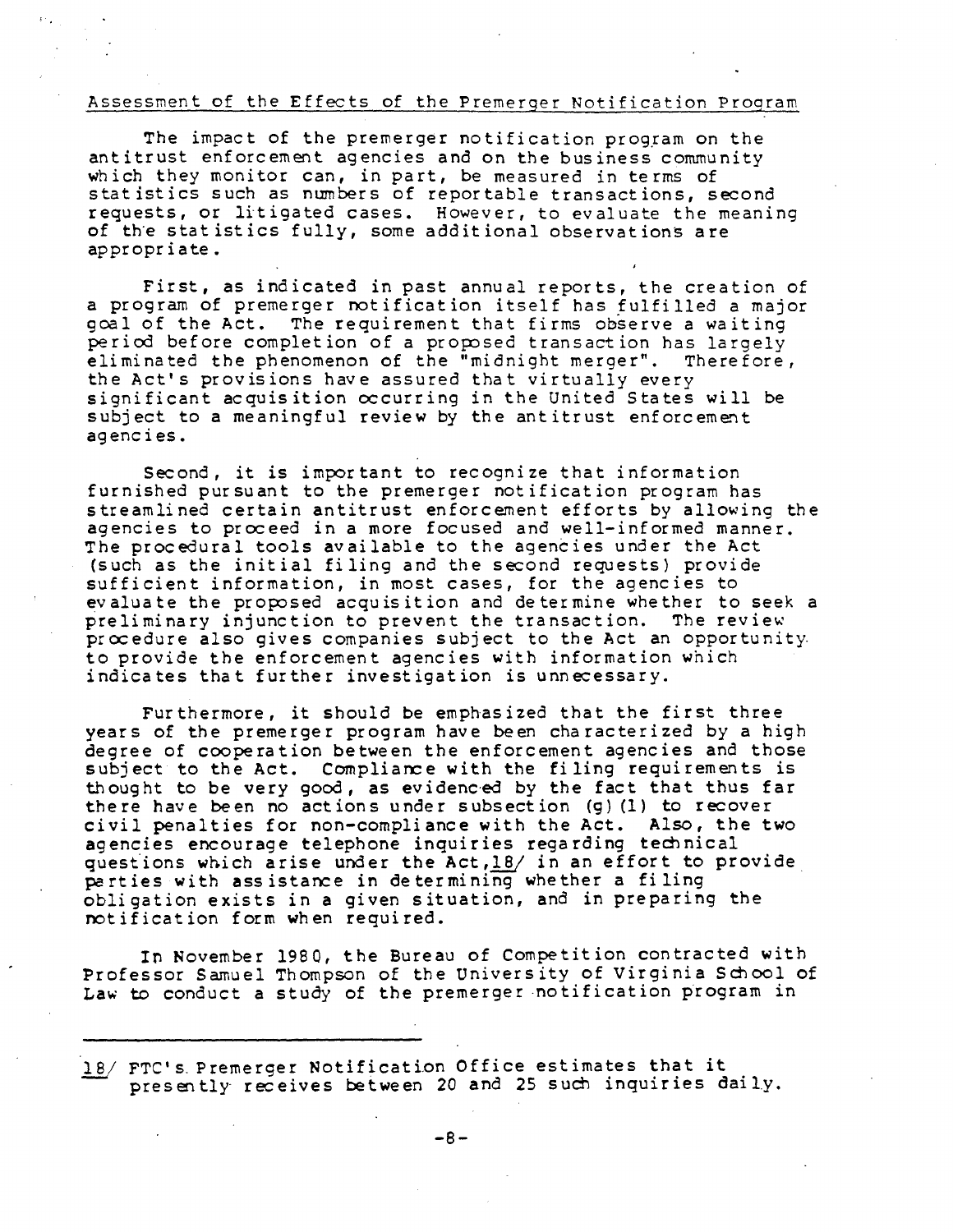order to assess the impact of the program on filing persons.19/ Professor Thompson interviewed thirteen individuals, all of whom were thoroughly familiar with the premerger program and had filed several premerger forms on behalf of their clients.

As a result of his study, Professor Thompson concluded:

It is possible to say with a great deal of confidence that the Act and the rules have not distorted the acquisition process.  $\blacksquare$ . Clearly the business considerations still control the acquisition decision. Further, the costs of compliance with HSR are clearly not prohibitive or overly burden some. 20/

The report went on to point out that the Act had brought about the desirable effect of heightening an awareness of antitrust considerations present whenever parties contemplate a merger or acquisition.

In those areas where Professor Thompson pointed to problems with the program, the staffs of the Federal Trade Commission and the Department of Justice have either taken steps, or are currently taking steps, to correct the problems. Generally the report is positive, and tends to confirm what the staffs had concluded based on their informal contact with the public.

Finally, it should be noted that neither this report to the Congress, nor Professor Thompson's Report, addresses the issue of whether the waiting periods defined by Section 7A(b) (1) of the Act, and the extensions thereof permitted by Section  $7A(e)$  (2) of the Act, provide adequate time for Commission and Justice Department consideration of planned mergers or acquisitions. Also, neither report discusses whether an extended waiting period under Section 7A $(e)$  (2) of the Act, triggered by the issuance of a second request under Section  $7A(e)$  (1) of the Act, may in some cases accord an unintended and perhaps unfair advantage to one suitor over another. The Commission and the Department of Justice are presently considering these issues, but have rot yet reached even tentative conclusions. Should the Commission or the Department of Justice determine that Congressional action on these issues may be warranted, recommendations will be forthcoming- to the Congress in a future report.

19/ This report was completed in May 1981, and has now been published by the Commission. A copy of the report is attached, see Exhibit E. The report is the product of an outside consultant and does not necessarily reflect the views of the Commission, individual Commissioners, or the Bureau of Competition.

*1Q.,!* Study at 81.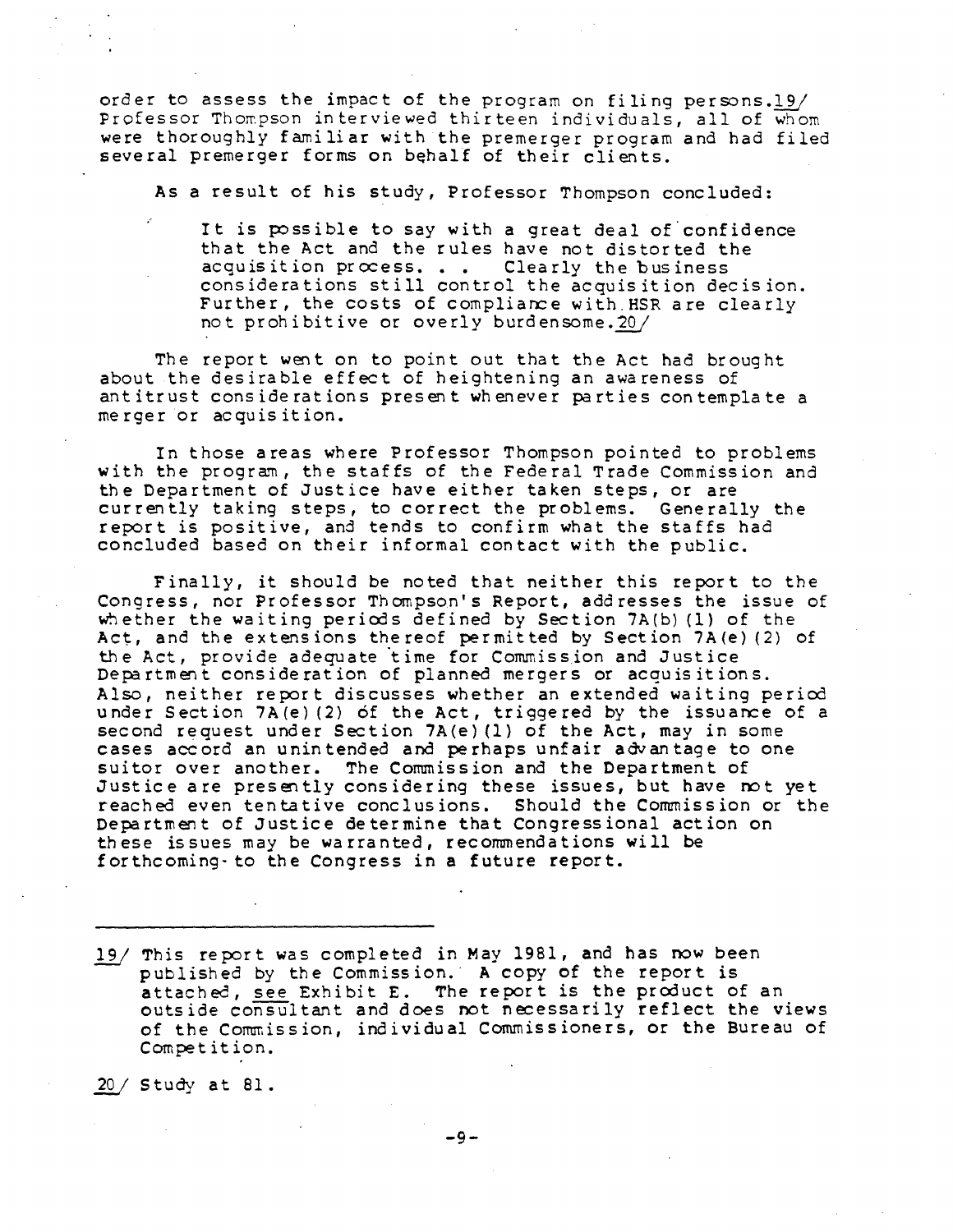The Assistant Attorney General has indicated his concurrence with the annual report.

By direction of the Commission.

James C. Miller  $\overline{\rm \bf 1\bf 1}$ hairman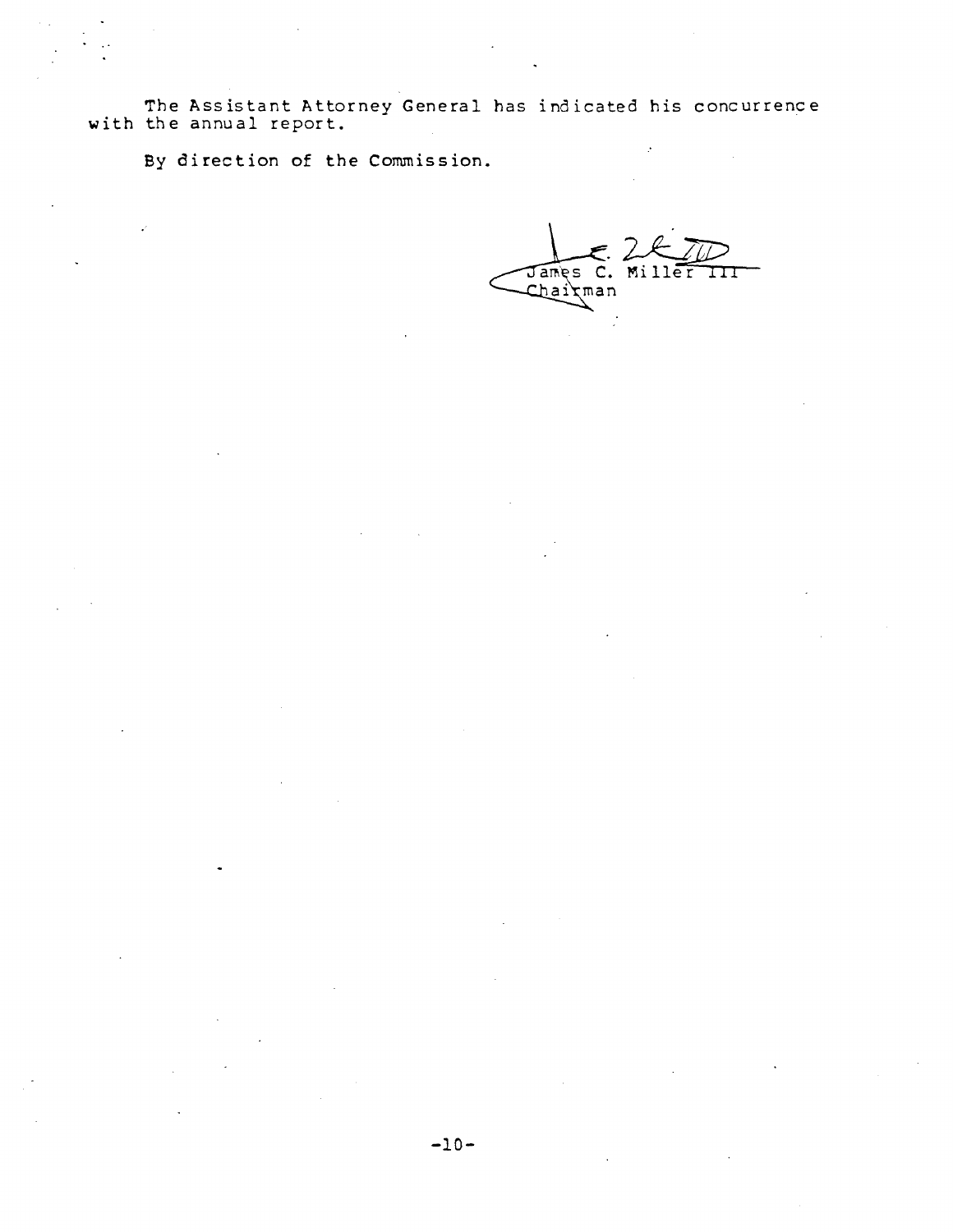# $SIPM'$  Of TPAN:  $TIO'S$ , 1978 - 1981

|                                                            | 1978 | 1979              | 1980              | 1981                                                              | Total |
|------------------------------------------------------------|------|-------------------|-------------------|-------------------------------------------------------------------|-------|
|                                                            |      |                   |                   | $(Sopt.-Dec.)$ (Jan.-Doc.) (Jan.-Doc.) (Jan.-Nov. $\frac{1}{2}$ ) |       |
| Transactions Reported                                      | 355  | 868               | 824               | 909                                                               | 3036  |
| Transactions where Additional Information<br>was Requested | 36   | 109               | 74                | 75                                                                | 294   |
| FTC                                                        | 23   | 58                | 36                | $\frac{2}{ }$<br>44                                               | 161   |
| <b>DOJ</b>                                                 | 13   | 51                | 38                | $\frac{2}{ }$<br>31                                               | 133   |
| Transactions where Early Termination<br>was Requested      | 31   | 118 $\frac{3}{2}$ | 114 $\frac{4}{ }$ | $169 \frac{5}{ }$                                                 | 432   |
| Early Termination Granted                                  | 16   | 62                | 39                | 129                                                               | 296   |
| Early Termination Denied                                   | 15   | 53                | 15                | 16                                                                | 99    |

1/ Week ending December 4, 1981

2/ Each agency withdrew one request for additional information.

*Y* Includes two transactions found to be non-reportable and one transaction in which the filings were withdrawn.

- 1/ Three transactions were found to be excmpt/non-reportable, three transactions were withdrawn and the request for early termination was withdrawn in four transactions.
- 5/ Includes six transactions found to be exampt/non-reportable, four transactions in which the request for early termination was withdrawn and fourteen transactions with requests outstanding.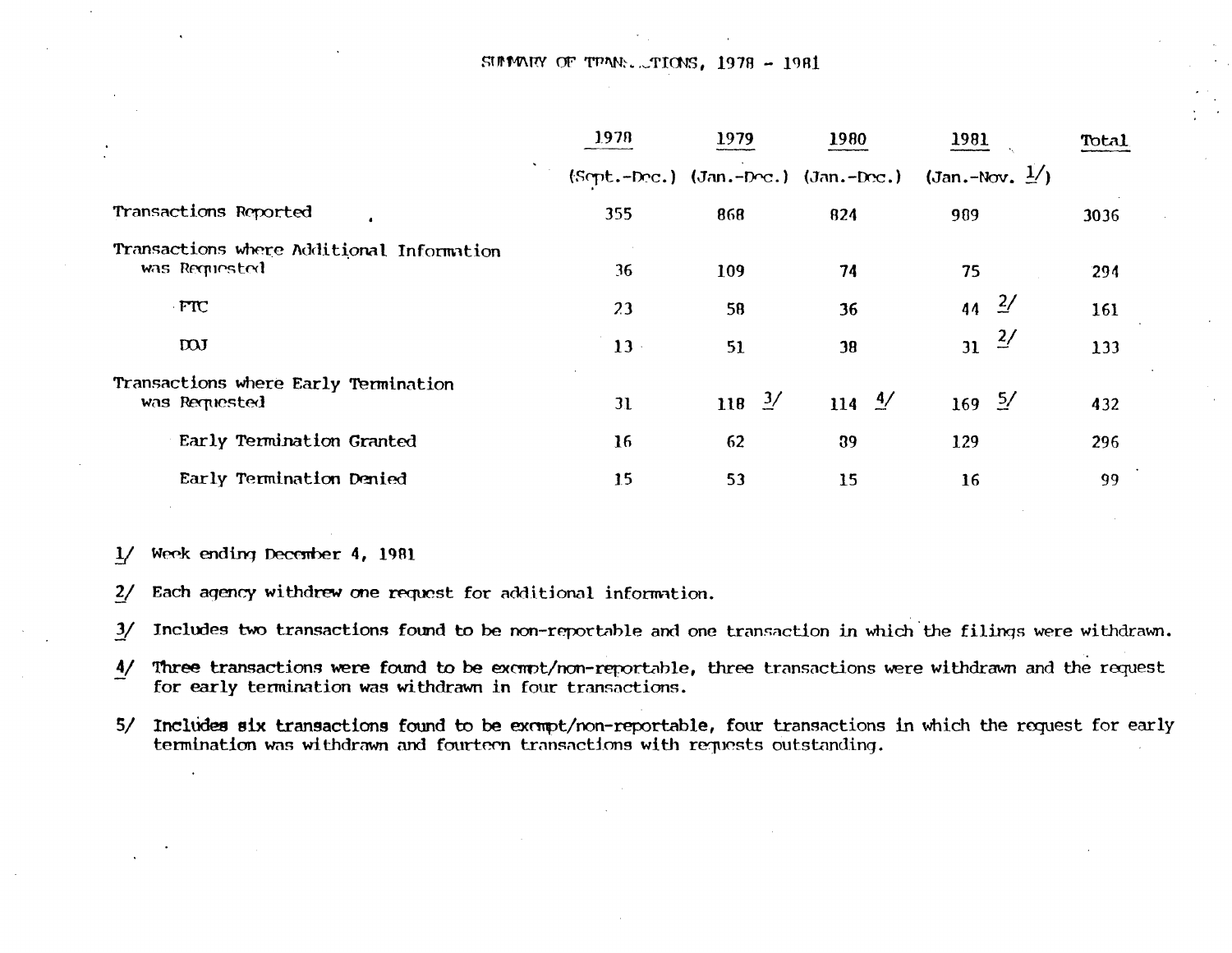Number of Transactions Reported·on a Month-By-Month Basis: January - November, 1981 Compared to January - November,

1978 and 1979

|           |       | 1979         | 1980 | 1981        |
|-----------|-------|--------------|------|-------------|
| January   |       | 71           | 56   | 73          |
| February  |       | 75           | 64   | 60          |
| March     |       | 75           | 58   | 75          |
| April     |       | 57           | 60   | 64          |
| May       |       | 84           | 55   | 92          |
| June      |       | 76           | 64   | 87          |
| July      |       | 88           | 60   | 107         |
| August    |       | $-75$        | 82   | 92          |
| September |       | 50           | 68   | 89          |
| October   |       | 78           | 91   | 116         |
| November  |       | $\epsilon$ 5 | 78   | <u> 117</u> |
|           | Total | 814          | 735  | 972         |

•'